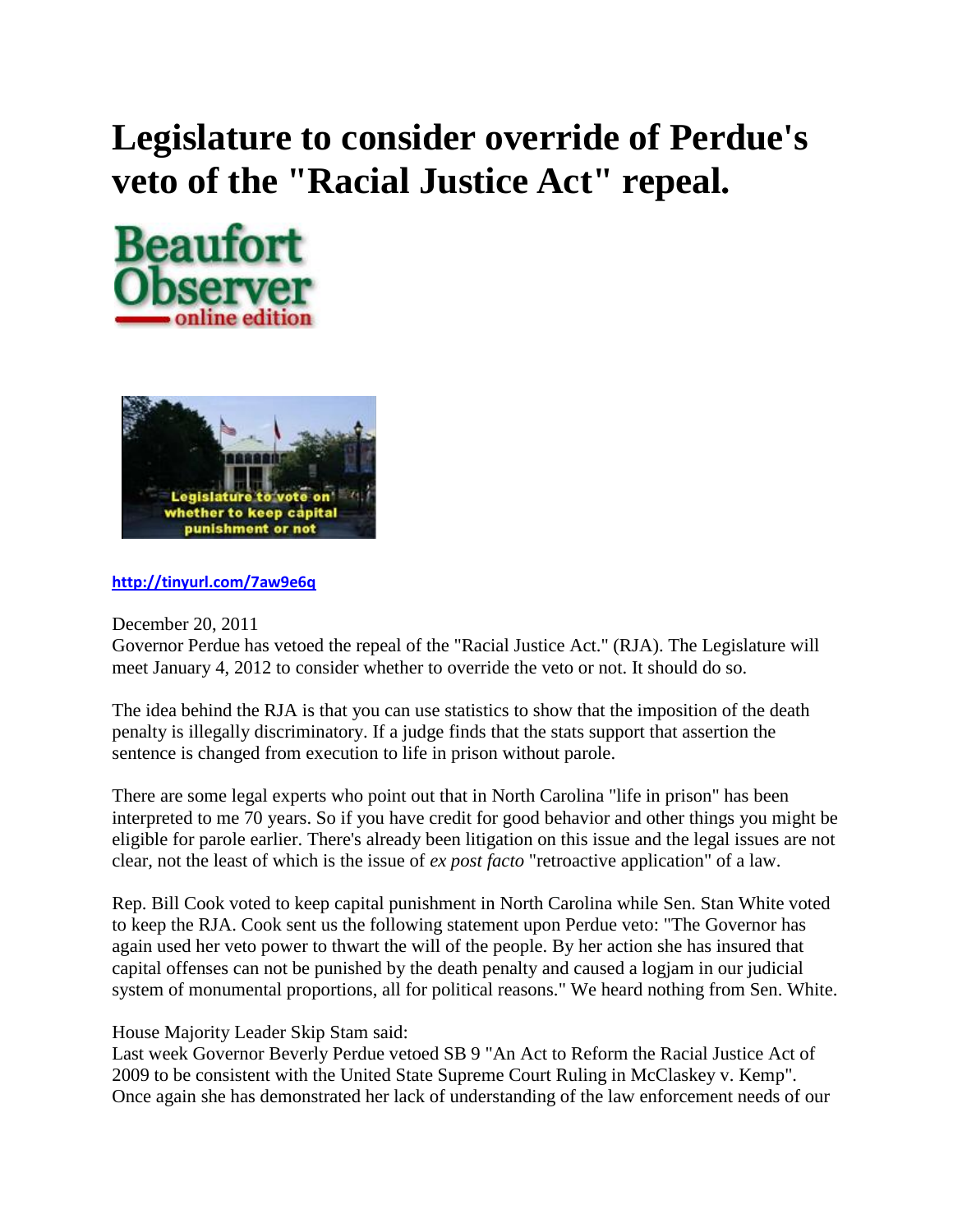people by thwarting the will of almost every elected law enforcement official in the state.

The Racial Justice Act is, in effect, another six year moratorium on enforcement of the death penalty. In her campaign for office Governor Perdue claimed to believe that the death penalty for first degree murder was appropriate. Since taking office she has actively participated in an elaborate ruse that puts the death penalty on hold for many years while the courts determine whether other murderers (not even these murderers) were discriminated against 10, 20, 30 or even 40 years ago in other districts than their own, by other prosecutors, (some deceased or out of office) or by other judges or juries. She has forgotten the first principles of justice - that it is personal to this particular defendant and to this particular victim.

The Governor's claim that she is a strong supporter of the death penalty is belied by her veto. The so called "Racial Justice Act" which allows white murderers to claim "racial discrimination" because they murdered white victims in cold blood but were convicted by too many white jurors is obviously misnamed.

Her lawyers know the truth. The Attorney General knows the effect of the "Racial Justice Act". The District Attorneys and the Sheriffs of this state, each elected by the people, know that her actions do not match her bold words.

The Governor's claim that the veto was necessary to prevent racial discrimination in the administration of the death penalty is not a true claim. Read the bill that she vetoed. It allows for relief when a murderer can demonstrate racial prejudice in his or her own case. That has been the law for a long time and will remain the law under this legislation.

One of the experts on the issue in how statistics are used in such cases is Dr. Elliot M. Cramer, retired professor at UNC-CH. He wrote an editorial for the *Chapel Hills News* that said: ---------------------

The N.C. House Appropriations Committee is now considering the "Racial Justice Act," previously passed by the Senate. The bill is "an effort to ensure race isn't a factor in any death penalty case." It would allow "those on death row to argue race played a role in their death sentence or someone accused of capital murder in a prosecutor's decision to seek the death penalty." This is a solution in search of a problem; that right has always been available.

It is true that North Carolina has a sad history of discrimination against African-Americans; 91 African-Americans and only 28 whites were executed from 1941-61. Since then, only 13 African-Americans and 28 whites have been executed, a complete reversal from previous years.

A different sort of racial discrimination is now asserted -- that murderers of African-Americans are LESS likely to get the death penalty than murderers of whites. This claim was first made in 1983 on behalf of John Rook, a white man who brutally raped and murdered a white woman. Astonishingly, his attorneys argued that the death penalty was discriminatory and that he would have been less likely to get the death penalty had he raped and murdered an African-American woman. This argument is now turned on its head, asserting discrimination against African-Americans because African-American life is undervalued. Since over 90 percent of the murderers of African-Americans are African-American themselves, the apparent remedy would